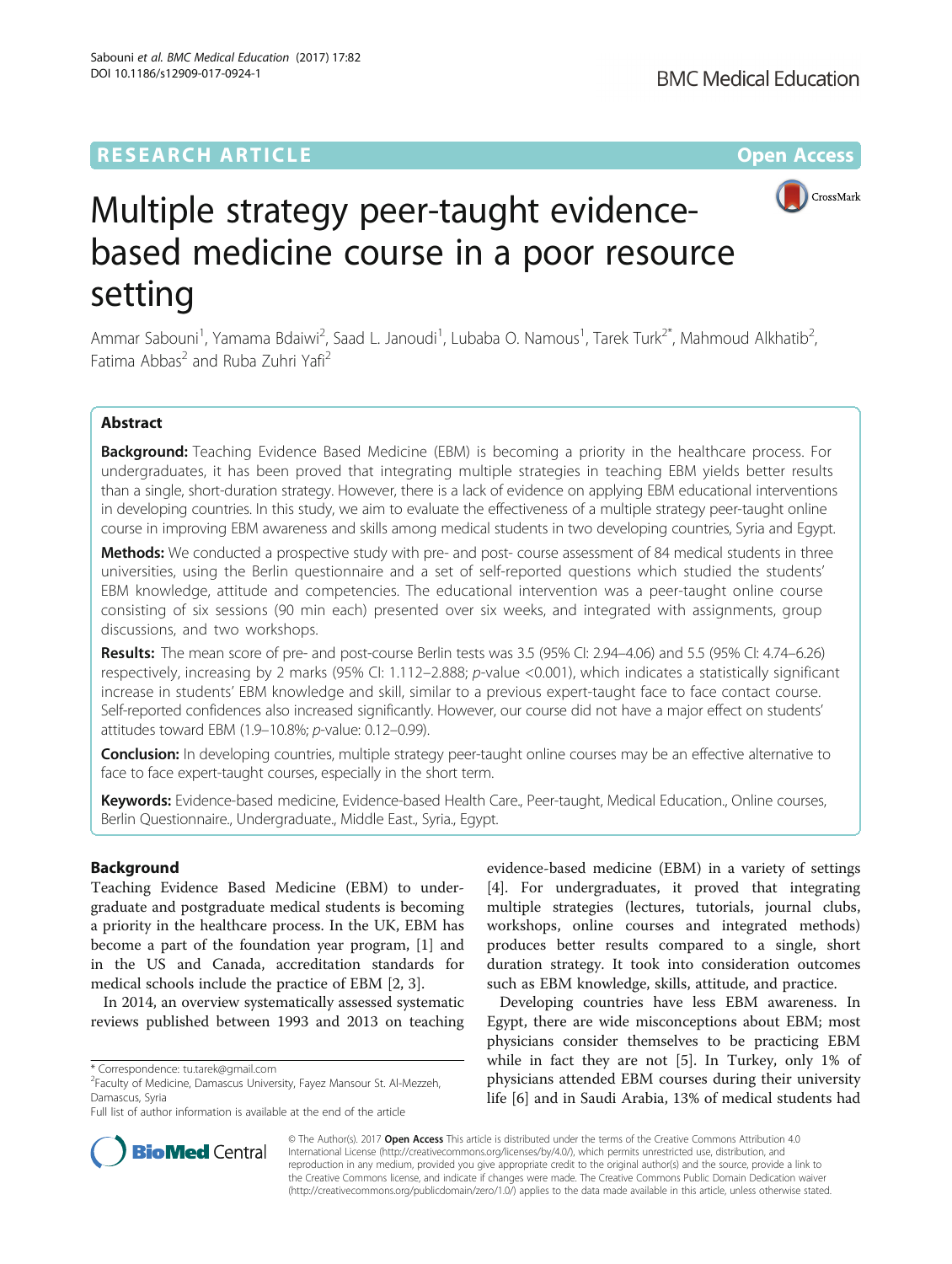<span id="page-1-0"></span>ever attended a course on EBM [[7\]](#page-5-0). While in the United States, 38.5% of medical schools have a formal EBM curriculum [\[8](#page-5-0), [9](#page-5-0)].

The barriers to EBM awareness in developing countries are several; in Iran, a systematic review was conducted to investigate obstacles to EBM, to find the most important factors which were; the absence of proper facilities, positive attitudes and adequate training [[10\]](#page-5-0). In Syria, Alahdab et al. explored the barriers to EBM awareness in 2012, and reported that the most important barriers were; the absence of EBM curricula, equipment and facilities, in addition to difficulties in accessing information, institutional subscriptions to medical journals, and sufficient IT hardware [\[11\]](#page-5-0). In the Middle East especially, additional challenges have aggravated the situation since the Arab Spring began, such as difficulties in attending face to face contact courses due to lack of safety, resources and infrastructure. The availability of content experts is also an issue with an increase in the number of emigrating doctors; in the last couple of years in Syria alone 80,000 doctors have emigrated [[12](#page-5-0)].

For all these reasons, developing countries should create their own solutions and build their experience using the available means. One possible approach is online courses, which provide flexibility in time, place, and cost [[13](#page-5-0)] leading to a comparable level of knowledge gained compared with lecture-based courses [[14](#page-5-0)]. Another approach is peer organised courses which cost less, need less highly experienced staff, and make it possible to generate new peers from one expert. Yet are effective in increasing self-reported confidences [[15\]](#page-5-0). There is still however a lack of knowledge with regards to the effectiveness of these approaches in developing countries.

In this study, we aim to evaluate the effectiveness of a multiple strategy peer-taught online course in improving EBM awareness and skills among medical students in two developing countries, Egypt and Syria.

#### Methods

#### Study design

We conducted a prospective study with pre- and post- course assessment by Berlin questionnaire and a self-reported confidence questionnaire through March and April 2015.

#### Participants and peers

Eighty four graduate entry medical students and recently graduated final year medical students at the Faculties of Medicine of Damascus University, Syria, Cairo University, Egypt, and Tanta University, Egypt, were enrolled in an online EBM course. Participants had little or no previous EBM skills and knowledge. The course was provided by peers using social media, Facebook and YouTube as the

main course platforms. Peers were all medical students who had no previous knowledge of EBM and underwent training in the foundations of EBM by an expert, they later self-developed their EBM skills and created and presented the course.

In the study analysis we included only 48 participants who were able to take both pre and post course questionnaires in person (Table 1). All participants were asked for a verbal consent and the study was approved by the ethical committee of Faculty of Medicine, Damascus University.

#### Conduct of the educational intervention

A six-session weekly online course was provided by peers, every session included two to four videos lasting approximately 90 min in total. The videos were developed using simple means as mobile phone camera by the peers, who presented them in the participants' native Arabic language. An evaluation quiz was mandatory at the end of each session. The evaluation included MCQs, true-false questions, open-ended questions, and journal club discussions. The quizzes' results were not part of the analysis.

Two practical workshops were held at each venue by four of the same peers to boost the educational process, each lasted for around 3 h. In addition to discussions which were held on social media on a Facebook group.

#### Course curriculum

The course curriculum was covered by a mix of online lectures and interactive workshops covering the following topics: (a) Definition of EBM and formulating

Table 1 Basic characteristics of included participants

|                     |                                    | (N)      | $(\% )$ |
|---------------------|------------------------------------|----------|---------|
| Gender              | Male                               | 25       | 52.1    |
|                     | Female                             | 23       | 47.9    |
| City                | Damascus                           | 23       | 47.9    |
|                     | Cairo                              | 16       | 33.3    |
|                     | Tanta                              | 9        | 18.8    |
| Educational level   | Basic science (pre-clinical) years | 13       | 27.1    |
|                     | Clinical years                     | 35       | 72.9    |
| Observed EBM        | Never                              | 33       | 68.8    |
|                     | Once                               | 10       | 20.8    |
|                     | Many                               | 5        | 10.4    |
|                     | Regular                            | $\Omega$ | 0.0     |
| Participated in EBM | Never                              | 36       | 75.0    |
|                     | Once                               | 11       | 22.9    |
|                     | Many                               | $\Omega$ | 0.0     |
|                     | Regular                            | 1        | 2.1     |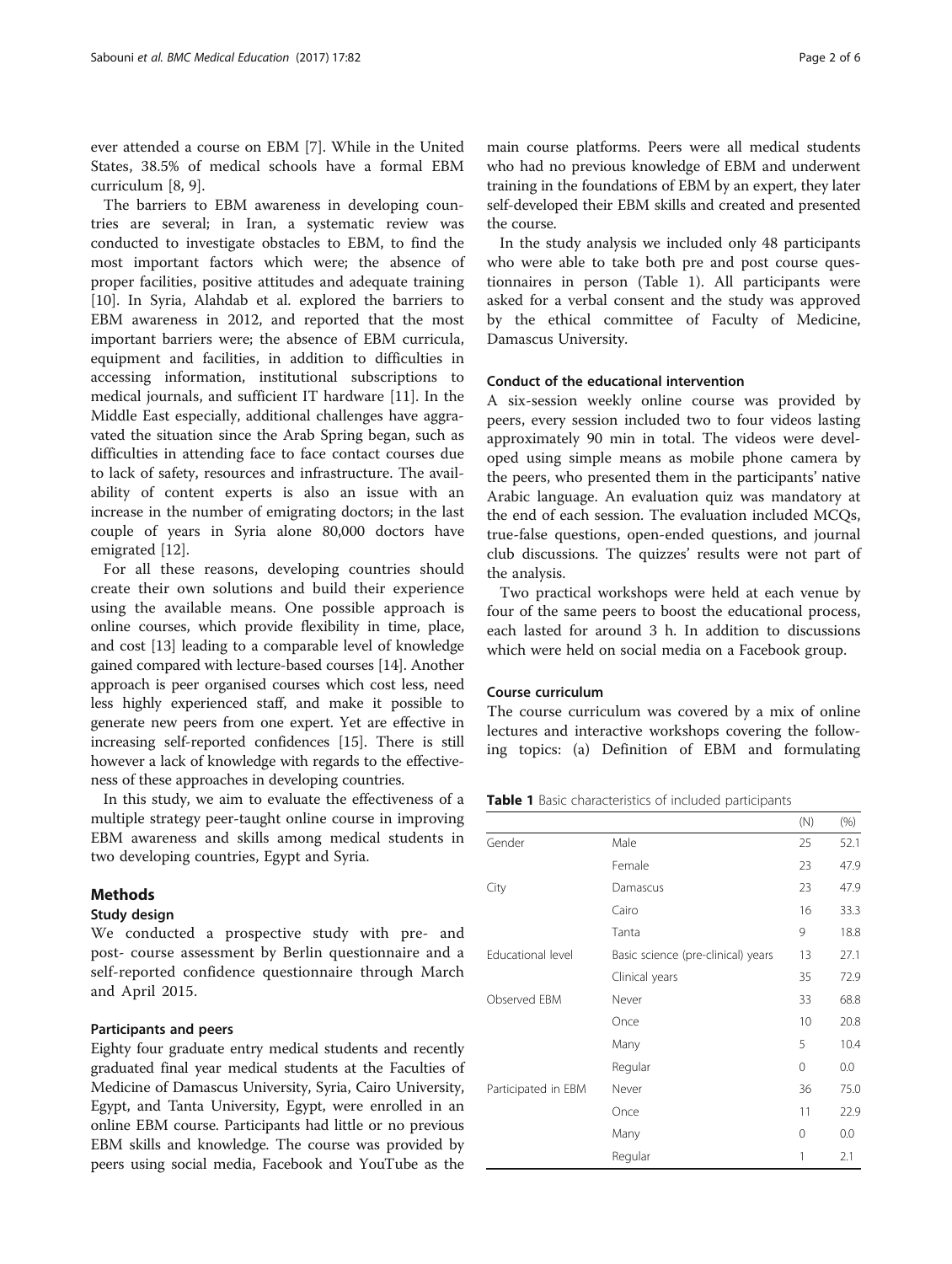clinical questions; (b) Study designs, searching the medical literature, and structure of a scientific paper; (c) Critical appraisal; (d) Analysing the results of studies, interpreting the clinical relevance and precision of the results; (e) Systematic reviews and (f) Diagnostic studies. An Additional file containing the detailed curriculum [see Additional file [1\]](#page-4-0).

All online sessions, journal club discussions and practical workshops were supervised and conducted by peers.

# Outcome assessment (the questionnaire)

The Berlin Questionnaire [\[16](#page-5-0)] was chosen for appraisal of the participants due to its proven validity, internal consistency, and ability to accommodate for change. It is also able to distinguish participants at different stages of the learning process [[17\]](#page-5-0). The Berlin Questionnaire consists of 15 MCQ-item questions with one point for each question. Questions are based on clinical cases and appraise the learner's ability to formulate a question, process the suitable evidence, and recognise study design. The questionnaire has a focus on therapeutic and diagnostic studies (4 questions each), and systematic review, prognostic, and harm studies (1 question each) and the rest of the question cover a number of different subjects. The complete score was 15 marks. The Questionnaire was supplemented with a set of self-reported questions to inspect students' self-reported confidences [[18\]](#page-5-0). Participants completed the pre and post-course survey provided before the first session and after the last session.

#### Statistical analysis

Data were entered into a Microsoft Excel spreadsheet for each city, combined, and then imported into SPSS version 22.0 to perform the analysis.

### Results

A total of 84 students were enrolled in the course, while only 48 students were able to take both pre and post course questionnaires in person and were included in the final analysis with a response rate of 57.1%.

(Table [1\)](#page-1-0) describes the basic characteristics of included participants.

# Objective and subjective evaluation of EBM skills and knowledge before and after the course

The mean scores of students' pre- and post-course Berlin tests were 3.5 (95% CI: 2.94–4.06) and 5.5 (95% CI: 4.74–6.26) respectively, increasing significantly by 2 marks (95% CI: 1.112–2.888; p-value <0.001), (Fig. 1). Further comparisons were made to demonstrate the change between pre- and post-course test's mean scores among different baseline factors. Females gained significantly more knowledge and skills than males. Comparing residence, education level and the current course's impact with a previously held face-to-face course did not yield significant results (Table [2](#page-3-0)).

#### Perception and self-reported knowledge of EBM

As a self-rating of EBM skills and knowledge, all of the included participants (100%) thought they knew little or nothing at all about evidence-based medicine before the course. This percentage decreased by half (*p*-value  $\langle 0.001 \rangle$  after completing the course.

Regarding self-rating of different EBM skills, 40.4% of students reported being confident/extremely confident in their ability to formulate a PICO question. This percentage increased to 74.4% after completing the course (*p*-value  $\langle$  0.01). Students' ability to perform an online literature search, calculating basic statistics, and their ability in applying evidence for patient-centred care increased significantly between the pre- and post- test

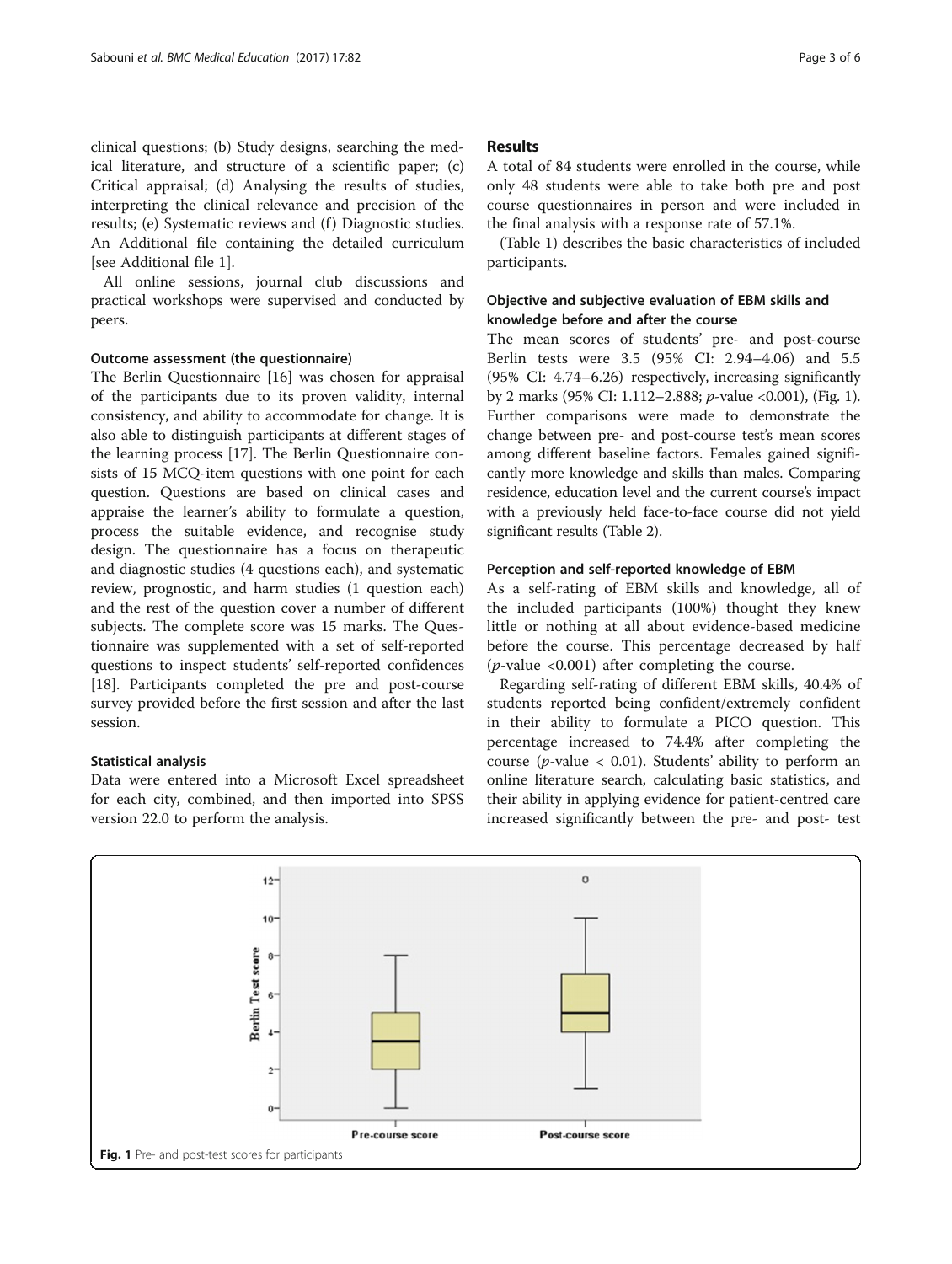<span id="page-3-0"></span>Table 2 Post-course scores' mean difference comparing gender, residence, year of study, and current course vs. a previously held course

| Variables                                    | Post-course<br>mean scores        | Post-course<br>mean difference    |  |
|----------------------------------------------|-----------------------------------|-----------------------------------|--|
| Males vs. Females                            | Males $= 1.16$                    | 1.75 (P-value = 0.03)             |  |
|                                              | Females $= 2.91$                  |                                   |  |
| Syria vs. Egypt                              | Syria $= 2.52$                    | 1 ( <i>P</i> -value = $0.25$ )    |  |
|                                              | Eqypt $= 1.52$                    |                                   |  |
| Basic years vs.                              | Basic years $= 2.07$              | $0.105$ ( <i>P</i> -value = 0.69) |  |
| Clinical years                               | Clinical years $= 1.9$            |                                   |  |
| Current course vs.<br>previously held course | Alahdab et al.<br>course $= 2.65$ | 0.65 (P-value = $0.14$ )          |  |
|                                              | Current course $= 2$              |                                   |  |

 $(22.8\% \text{ } p\text{-value} = 0.016; 49.3\% \text{ } p\text{-value} < 0.001; 30.4\%$  $p$ -value = 0.001 respectively). On investigating students' critical appraisal skills, we found that the increase by 26% was not statistically significant (*p*-value = 0.05). Figure 2 emphasizes the key findings and differences between preand post-course self-reported confidences.

#### Students' attitudes toward EBM before and after the course

Table 3 summarizes all results related to students' attitudes toward EBM before and after the course. When asked if evidence-based medicine is timeconsuming, 71.7% of the students disagreed with this statement before the course, compared to 69.8% disagreeing with it after the course, this difference in attitude is not statistically significant ( $p$ -value >0.05). When students were asked whether EBM relies too much on statistics, 8.7% of them disagreed before the test, and this attitude was did not essentially change, as 19.5% of them disagreed with this statement after the course, a non-statistically significant result ( $p$ -value >0.05).

Table 3 Students' attitudes toward EBM before and after the course

| Variables                                      | Pre-course<br>percentage<br>of students<br>disagreeing (%) | Post-course<br>percentage<br>of students<br>disagreeing (%) | Percentages<br>difference (%) | $P$ -value |
|------------------------------------------------|------------------------------------------------------------|-------------------------------------------------------------|-------------------------------|------------|
| FBM is time<br>consuming                       | 717                                                        | 69.8                                                        | 1.9                           | 0.99       |
| FBM is a<br>"cookbook"<br>for medicine         | 457                                                        | 50                                                          | 4.3                           | 0.99       |
| <b>FRM</b> relies<br>too much on<br>statistics | 87                                                         | 19.5                                                        | 10.8                          | 0.12       |

## Discussion

We found our multiple strategy peer-taught online course significantly improved medical student EBM skills. Participants improved with a mean increase in the Berlin questionnaire score of 2 marks. Yielding an almost identical increase in EBM knowledge to experttaught face to face courses [[11](#page-5-0), [15](#page-5-0), [19](#page-5-0)].

After the course, participants' self-confidence improved in formulating a PICO research question, performing an online literature search, reading and assessing the results of therapy-related articles, using basic statistical concepts, using likelihood ratio, and applying evidence for patient-centred care.

#### Multiple strategy course

The strategy we adopted, a multiple strategy online course presented over several weeks, accompanied with several face to face contact workshops, group discussions and assignments, proved effective in line with the findings of Young et al. Young et al. in their overview of systematic reviews suggested that integrating multiple strategies presented over a few weeks, is better than a single strategy method [[4\]](#page-5-0). The results of our social

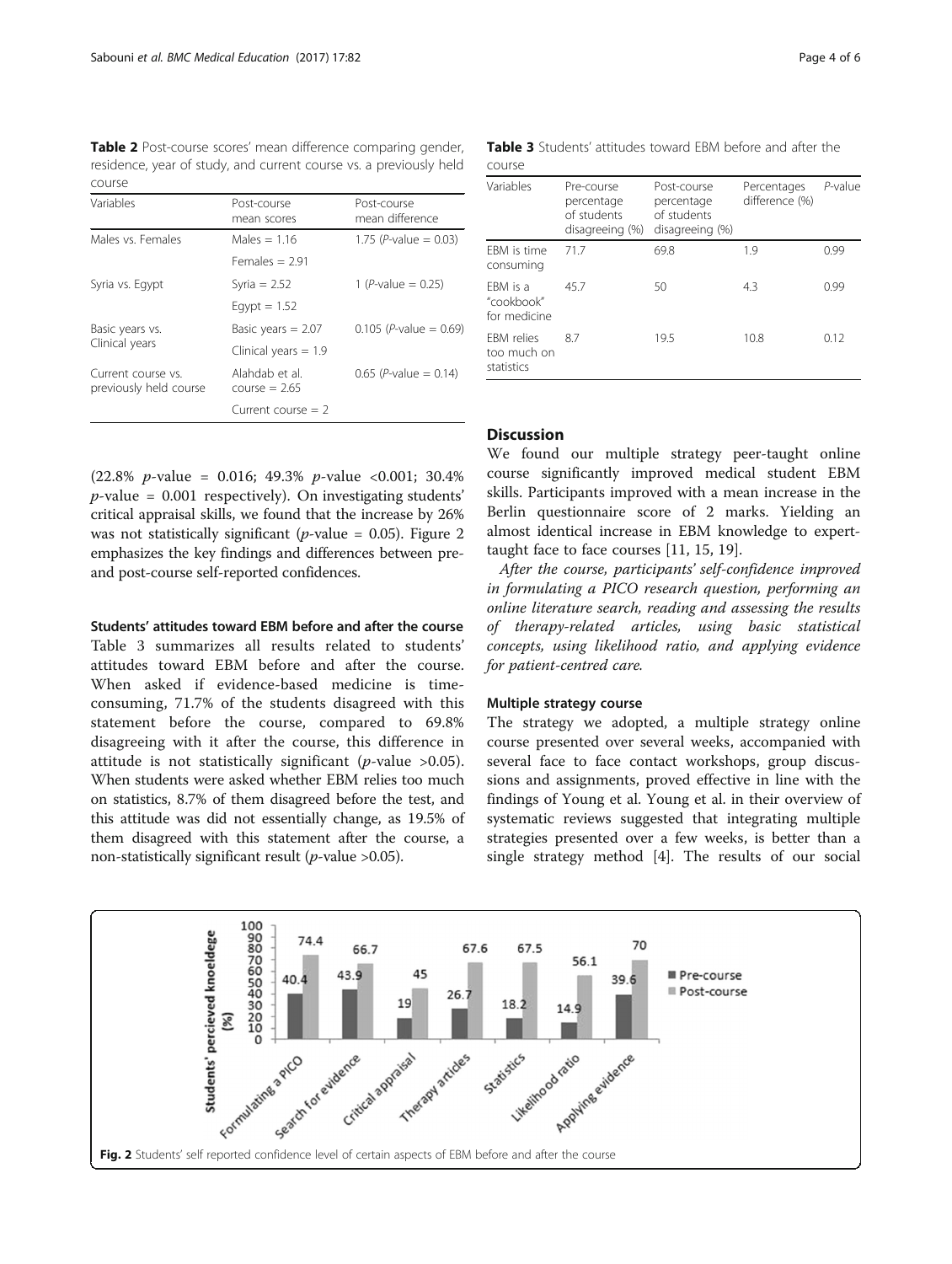<span id="page-4-0"></span>media strategy which was based on Facebook and Youtube were also in line with previous findings [\[20\]](#page-5-0).

#### Online platform

Our online course was effective as a comparable alternative that saved on effort, time, and cost. Hadley et al.'s trial also reported no difference between an e-learning EBM course and a lecture-based EBM [\[14](#page-5-0)]. Even though we did not carry out a full cost analysis, our course only required the cost of reserving a hall for the two workshops. This corresponds with what Maloney et al. revealed in that a blended e-learning approach cost 24% less than face to face learning [\[13](#page-5-0)]. Online courses also serve as a reference which can be used when repeating workshops.

In addition, we expect the fact that our online course was conducted in the participant's native language (Arabic in our case) enhanced the reach of the course to students of all capabilities and so promoted more students to join.

#### Peer-taught strategy

Another approach we examined was the peer-taught strategy; we found peer teaching effective in improving students' EBM knowledge and skill. This follows the results of a peer-taught EBM workshop held at The UK National Institute for Health and Care Excellence (NICE) [[15\]](#page-5-0). We also proved efficacy similar to a two day face to face expert-taught course, previously held in Syria by Al-Ahdab et al. The difference between the two courses was non-statistically significant [\[11](#page-5-0)].

#### Perspective

Many studies have addressed teaching EBM skills and knowledge to medical students and health professionals, and changing attitudes towards EBM in both developed and developing countries [[10, 11\]](#page-5-0). In light of recent lack of safety, and lack of both human and material resources in the Middle East and North Africa region, more flexible and affordable means are necessary. Online and peer taught courses are two possible solutions yet there is limited literature on their effectiveness in teaching EBM in developing countries. Our study addressed this. Studies on effectiveness of EBM courses in general in Syria and Egypt are also scarce and may represent another unique situation in the security situation in countries in crisis and teaching in them. This study also compares between these countries.

### Limitations

Our course did not have a significant effect on students' attitude toward EBM this may be explained by our questions not comprehensively assessing EBM attitude. In addition, our course did not significantly affect the

self-confidence of students to critically appraise a study, even though there was a specific focus on critical appraisal, and was addressed in several lectures, workshops and assignments. These finding may be explained by students' overestimation of their critical appraisal skills pre-test before delving into the details of the course.

We suggest the main limitation of our study is the subjectivity of self-reported attitudes. We cannot judge whether this improvement will be implemented in practice or not. In addition, though students reported no previous background in EBM, students voluntarily participated in the course and this may have imposed a positive bias. We think our sample size and diminished questionnaire response are also limitations. Another important limitation is that the study design did not allow for a live comparison between a face to face and an online course, a controlled trial is the better alternative.

### Conclusion

According to our findings, we suggest that to build reliable Evidence-Based Medicine practitioners in developing countries, multiple strategy peer-taught online courses are an effective approach and a comparable alternative to face to face expert-taught courses.

We recommend university role models and EBM experts implement and further assess this choice to provide high quality online courses and higher EBM awareness among medical students in developing countries.

# Additional file

[Additional file 1:](dx.doi.org/10.1186/s12909-017-0924-1) The course's curriculum. (DOCX 13 kb)

#### Acknowledgement

We would like to thank the Universities of Damascus, Cairo, and Tanta for their efforts in facilitating the conduction of our course and research project, and the AHYA project for organizing the course.

#### Funding

None.

#### Availability of data and materials

All data related to this paper's conclusion are available and stored by the authors. Please contact Sa'ad L. Janoudi for requests to access the data via saadjanoudi@gmail.com.

#### Authors' contributions

All authors contributed equally to the conception and design of the study, lecturing in the course, and to the data collection process. In addition, AA and YB drafted the protocol and the discussion section of the final manuscript. SLJ and LON, participated in the data entry process and carried out the data analysis. TT and MK, participated in the data entry process and drafted the results section. FA and RA, drafted the introduction and wrote the abstract. All authors took part in revising and finalizing the final manuscript.